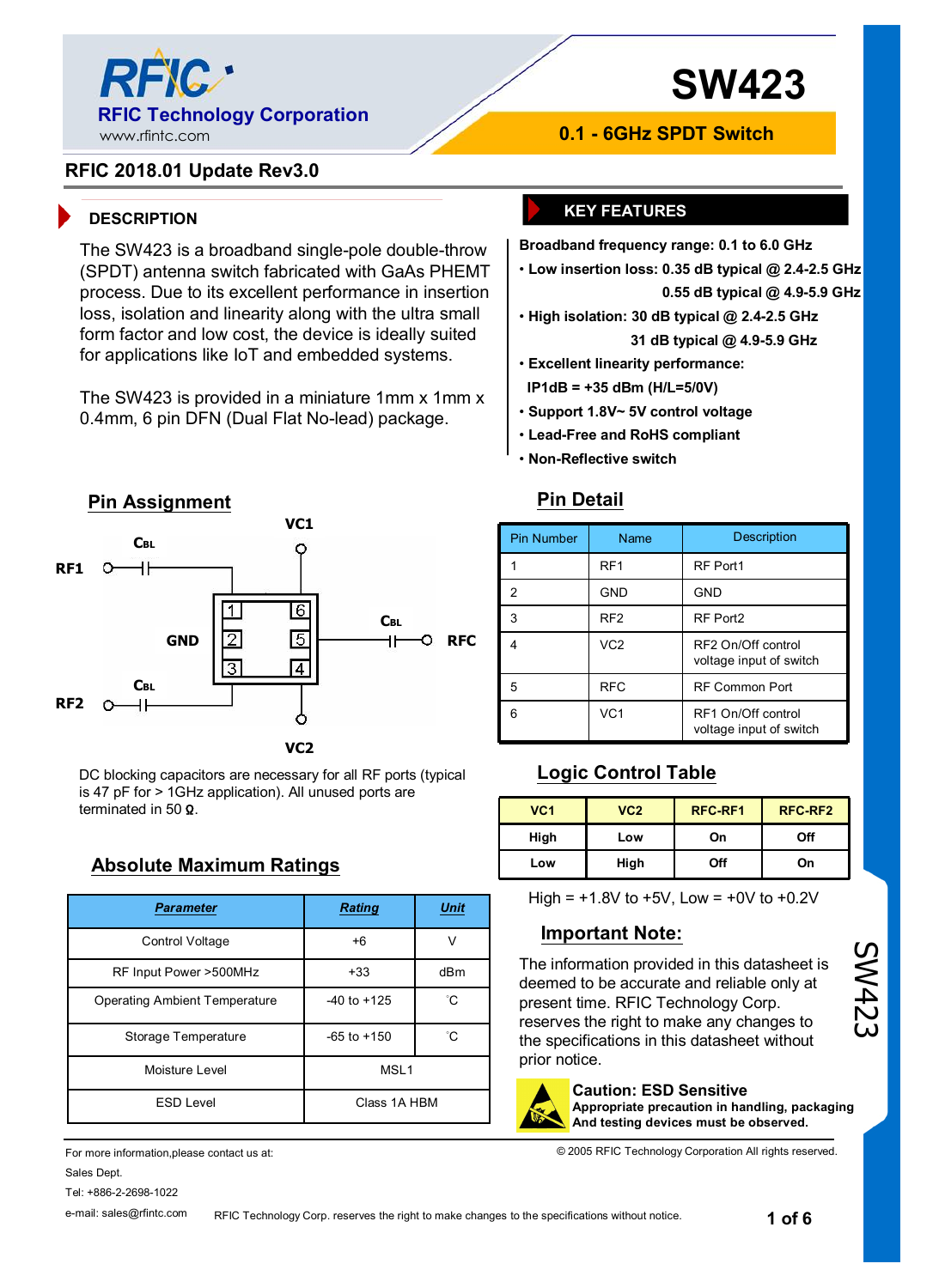

### **RFIC 2018.01 Update Rev3.0**

## **Electrical Characteristics for +3V Control Voltages**

Logic High =  $1.8V \sim 5V$ ; Logic Low =  $0 \sim 0.2V$ ; TA =  $25°C$ ; unless otherwise noted.

|                       | <b>Specification</b> |       |            |              |                                 |
|-----------------------|----------------------|-------|------------|--------------|---------------------------------|
| <b>Parameter</b>      | Min                  | Typ.  | <b>Max</b> | <b>Units</b> | <b>Notes</b>                    |
| <b>Insertion Loss</b> |                      | 0.2   | 0.4        | dB           | $0.1 - 1.0$ GHz                 |
|                       |                      | 0.4   | 0.5        |              | $1.0 - 3.0$ GHz                 |
|                       |                      | 0.45  | 0.6        |              | $3.0 - 5.0$ GHz                 |
|                       |                      | 0.35  | 0.5        |              | $2.4 - 2.5$ GHz                 |
|                       |                      | 0.55  | 0.8        |              | $4.9 - 5.9$ GHz                 |
| Isolation             | 29                   | 31    |            | dB           | $0.1 - 1.0$ GHz                 |
|                       | 28                   | 30    |            |              | $1.0 - 3.0$ GHz                 |
|                       | 28                   | 31    |            |              | $3.0 - 5.0$ GHz                 |
|                       | 28                   | 30    |            |              | $2.4 - 2.5$ GHz                 |
|                       | 29                   | 31    |            |              | $4.9 - 5.9$ GHz                 |
| <b>VSWR</b>           |                      | 1:2:1 | 1:5:1      |              | $0.1 - 6$ GHz                   |
| IIP <sub>3</sub>      |                      | 50    |            | dBm          | +20dBm per tone, △f=5MHz        |
|                       |                      |       |            |              | $V_{High}$ =3V, $V_{Low}$ =0V   |
| P <sub>1</sub> dB     |                      | 35    |            | dBm          | $V_{High}$ =5V, $V_{Low}$ =0V   |
|                       |                      | 32    |            |              | $V_{High} = 3V, V_{Low} = 0V$   |
|                       |                      | 24    |            |              | $V_{High} = 1.8V, V_{Low} = 0V$ |
| Switching Speed       |                      |       |            |              |                                 |
| $T_{ON}$              |                      | 100   |            | ns           | 50% control to 90% RF           |
| $T_{\text{OFF}}$      |                      | 100   |            | ns           | 50% control to 10% RF           |

Note: All measurements made in a 50 ohm system.  $C_{BL}$ =47pF for > 1GHz application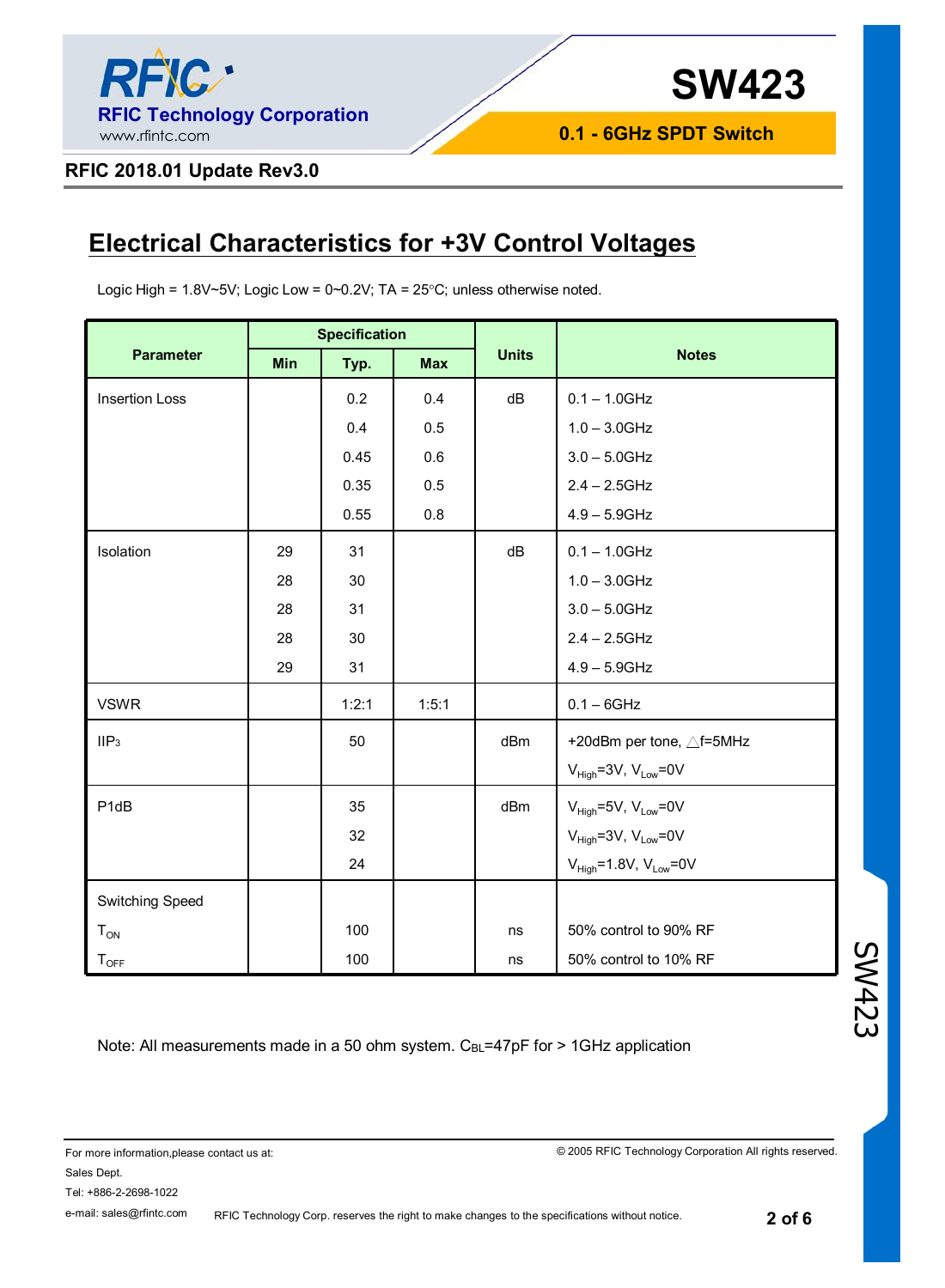

## **RFIC 2018.01 Update Rev3.0**

## **Typical Characteristic Chart**

**(RFC to RF1, RF2 (0, 3 V), TOP = +25℃)**



For more information,please contact us at: Sales Dept. Tel: +886-2-2698-1022 e-mail: sales@rfintc.com RFIC Technology Corp. reserves the right to make changes to the specifications without notice.

© 2005 RFIC Technology Corporation All rights reserved.

**3 of 6** 

SW423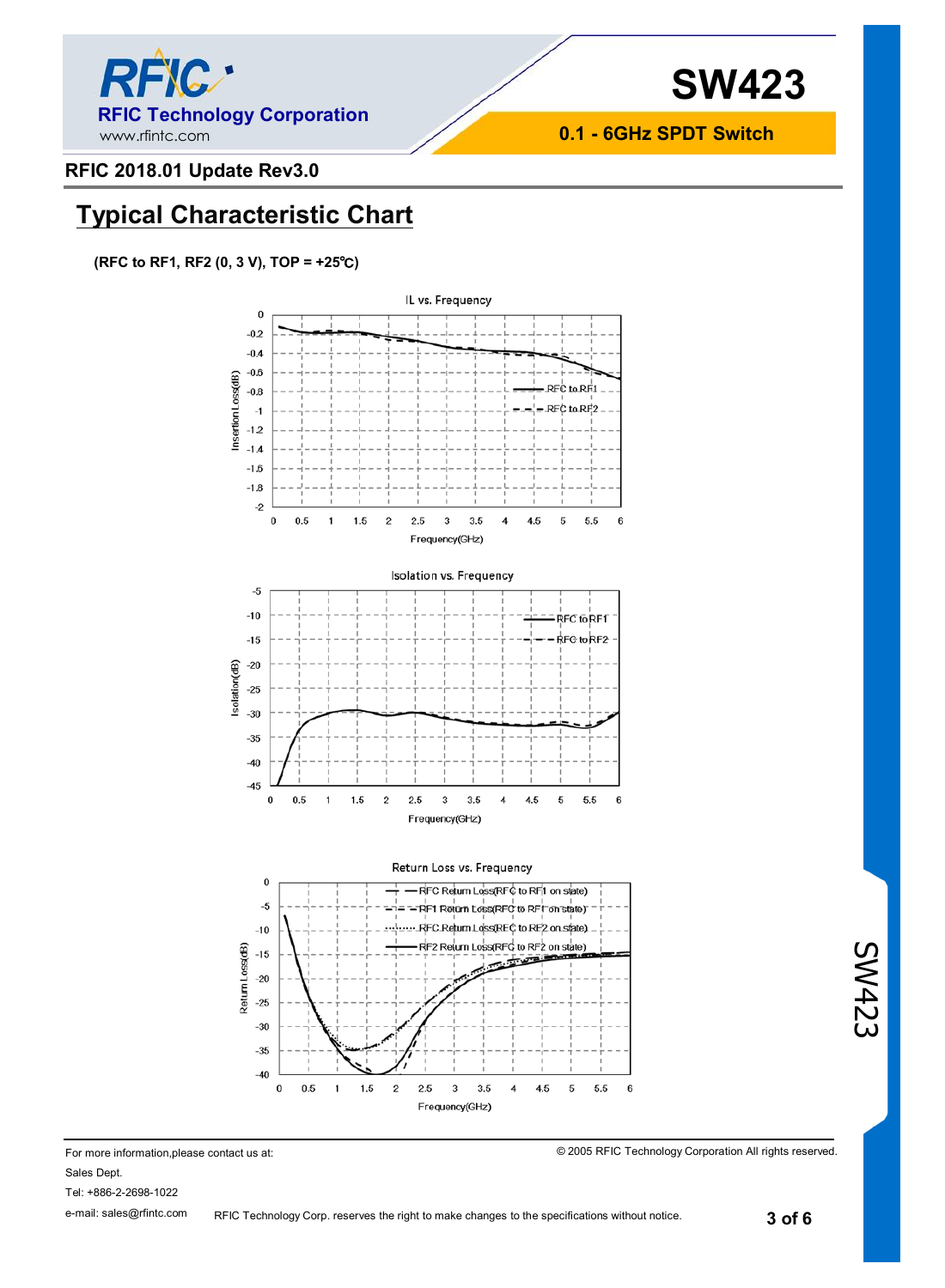

## **RFIC 2018.01 Update Rev3.0**

## **Package Outline**



**Side View**



| Symbal | Dimensions in Millimeters |          |       |  |  |
|--------|---------------------------|----------|-------|--|--|
|        | MIN                       | NOM      | MAX   |  |  |
| Α      | 0.35                      |          | 0.40  |  |  |
| A1     | 0.00                      |          | 0.05  |  |  |
| А2     | 0.223                     |          | 0.273 |  |  |
| ΑЭ     |                           | 0.127REF |       |  |  |
| b      | 0.10                      | 0.15     | 0.20  |  |  |
| D      | 0.95                      | 1.00     | 1,03  |  |  |
| D1     | ---                       | 0.45BSC  |       |  |  |
| E      | 0.95                      | 1.00     | 1.03  |  |  |
| E1     |                           | 0.36BSC  |       |  |  |
| E2     | 0.10                      | 0.15     | 0.20  |  |  |
| EЭ     |                           | 0.055BSC |       |  |  |
| е      |                           | 0.35BSC  |       |  |  |
| L      | 0.125                     | 0.175    | 0.225 |  |  |
| θ      | $-12$                     |          | ۵     |  |  |
| CCC    |                           | 0.05     |       |  |  |
| М      |                           |          | 0.05  |  |  |
| Burr   | 0.00                      | 0.03     | 0.06  |  |  |

© 2005 RFIC Technology Corporation All rights reserved.

SW423

For more information,please contact us at:

Sales Dept.

Tel: +886-2-2698-1022

e-mail: sales@rfintc.com

RFIC Technology Corp. reserves the right to make changes to the specifications without notice.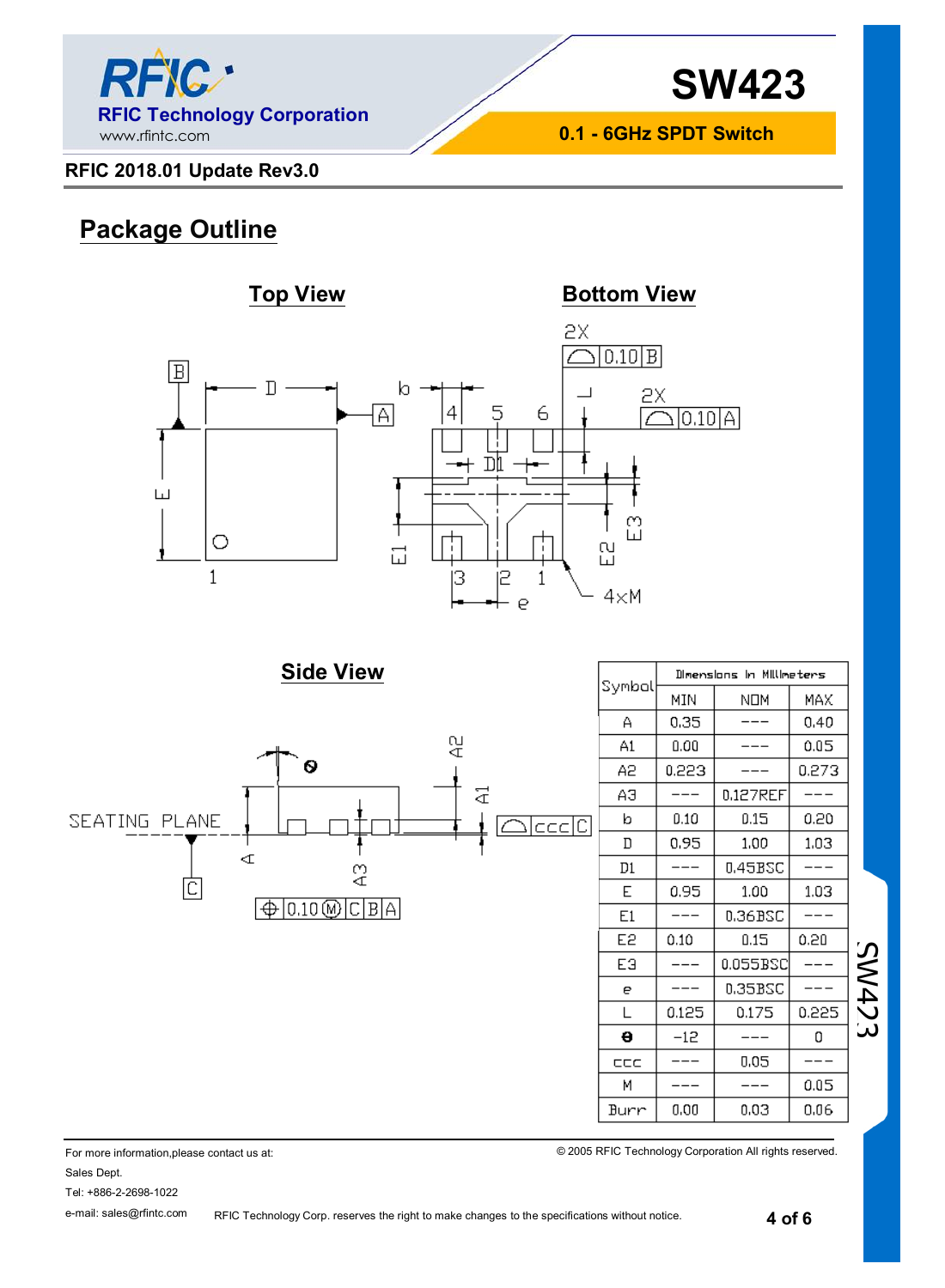

## **RFIC 2018.01 Update Rev3.0**

## **Packing**

FIXING TAPE

|                                                                                                                                                                                                                 | О                                                                                                                             |                         | ⊡<br>Е                                                           | 图<br>٦,                                                                                      | R                      | -Pln 1 Indicator |
|-----------------------------------------------------------------------------------------------------------------------------------------------------------------------------------------------------------------|-------------------------------------------------------------------------------------------------------------------------------|-------------------------|------------------------------------------------------------------|----------------------------------------------------------------------------------------------|------------------------|------------------|
| <b>END</b>                                                                                                                                                                                                      |                                                                                                                               |                         |                                                                  |                                                                                              |                        | <b>START</b>     |
| $\circ$<br>$\circ$<br>$\circ$<br>$\circ$<br>O<br>$\circ$<br>$\circ$<br>O<br>o<br>O<br>O<br>o<br>o<br>ाञ<br>o<br>ы<br>ाठा<br>ाञ<br>ाठा<br>同<br>ы<br>38<br>圝<br>SEALED COVER TAPE-<br>-TRAILER-<br>NO COMPONENTS- | O<br>$\circ$<br>$\circ$<br>$\circ$<br>$\circ$<br>в<br>E.<br>a de la<br>PS.<br>i de<br>SEALED COVER TAPE<br>WITH 3K COMPONENTS | $\circ$<br>D<br>∤⊠<br>ø | $\circ$<br>$\circ$<br>$\circ$<br>Ω<br>O<br>⊡<br>o<br>Ō<br>同<br>o | $\circ$<br>$\circ$<br>o<br>⊡<br>۱ы<br>SEALED COVER TAPE-<br><b>LEADER-</b><br>NO COMPONENTS- | $O$ $O$<br>O<br>ø<br>o | FIXING<br>TAPE   |
| <b>ITEM</b>                                                                                                                                                                                                     | SPECIFICATION<br>(nm)(nininum)                                                                                                |                         | <b>PKG</b>                                                       | Tape                                                                                         | Reel                   | Devices          |
| LEADER<br>COVER TAPE WITH EMPTY CAVITIES                                                                                                                                                                        | B4D(210格)                                                                                                                     |                         | TYPE                                                             | Width<br>(mm)                                                                                | Size                   | Per<br>Reel      |
| TRAILERICOVER TAPE WITH EMPTY CAVITIES                                                                                                                                                                          | 400(100格)                                                                                                                     |                         |                                                                  |                                                                                              |                        |                  |

USON6L-1x1x0.4mm

USON-6L(1.0x1.0)

PROTECTIVE BAND

| PROTECTIVE BAND (t-=1.0mm) | 1200    |                     |                   |  |
|----------------------------|---------|---------------------|-------------------|--|
| Reel<br>(white)<br>_abel   | OF FEED | USER DIRECTION<br>о | <b>COVER TAPE</b> |  |
|                            |         | CARRIER             |                   |  |

Merge label

100

1200

For more information,please contact us at: Sales Dept. Tel: +886-2-2698-1022 e-mail: sales@rfintc.com

© 2005 RFIC Technology Corporation All rights reserved.

 $7<sup>o</sup>$ 

8

3000

SW423

TAPE